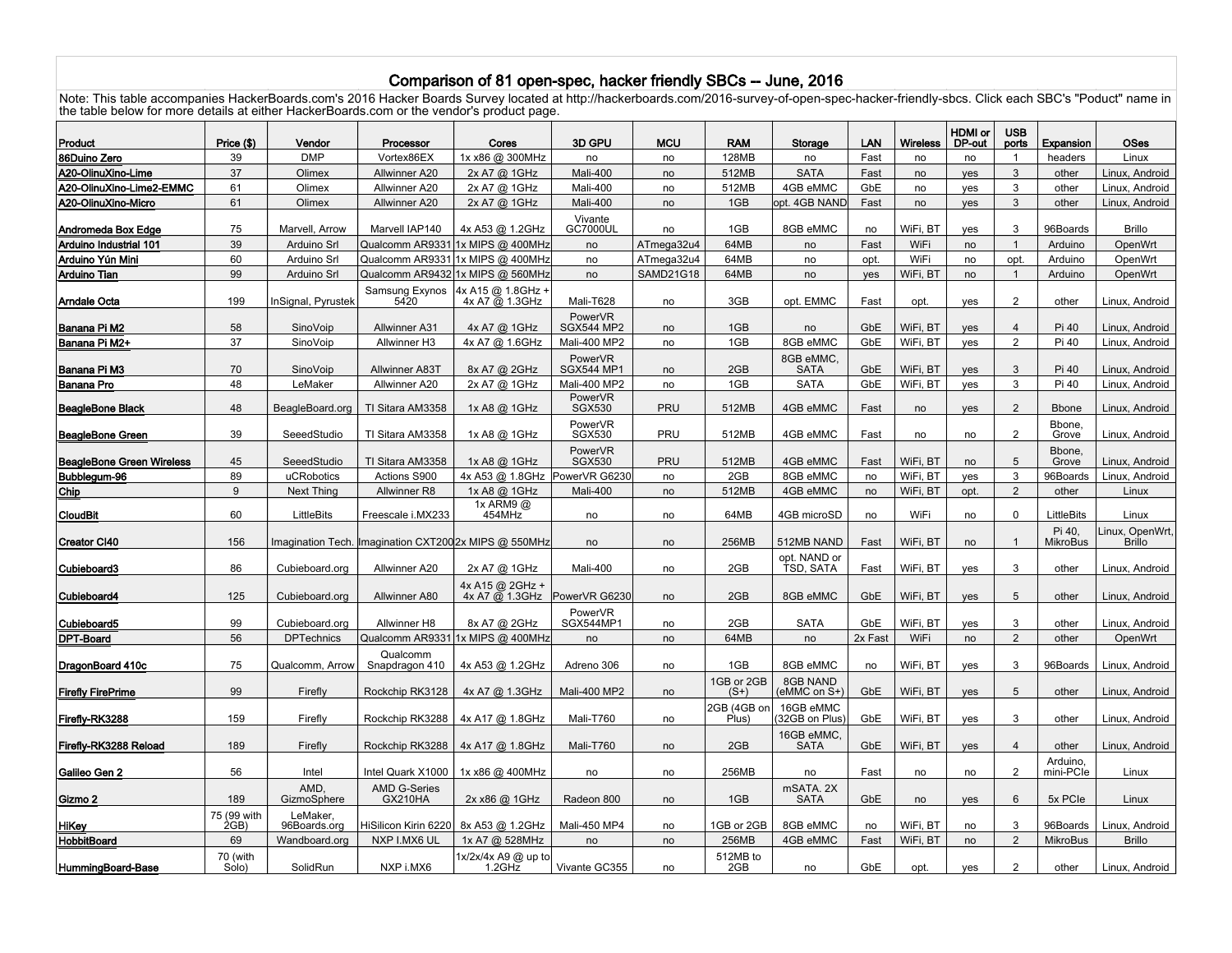| HummingBoard-Pro              | 85 (with<br>Solo)  | SolidRun                       | NXP i.MX6                   | 1x/2x/4x A9 @ up to<br>$1.2$ GH $\bar{z}$        | Vivante GC355                | no                 | 512MB to<br>2GB | mSATA                      | GbE                   | opt.                | yes        | 2              | Mini-PCIe                  | Linux, Android |
|-------------------------------|--------------------|--------------------------------|-----------------------------|--------------------------------------------------|------------------------------|--------------------|-----------------|----------------------------|-----------------------|---------------------|------------|----------------|----------------------------|----------------|
| HummingBoard-Edge             | 102 (with<br>Solo) | SolidRun                       | NXP i.MX6                   | 1x/2x/4x ARM @ up<br>to 1.2GHz                   | Vivante GC355                | no                 | 512MB to<br>4GB | 4GB eMMC<br>mSATA, M.2     | GbE                   | opt.                | yes        | $\overline{4}$ | Mini-PCIe                  | Linux. Android |
| HummingBoard-Gate             | 70 (with<br>Solo)  | SolidRun                       | NXP i.MX6                   | 1x/2x/4x ARM @ up<br>to 1.2GHz                   | Vivante GC355                | no                 | 512MB to<br>4GB | no                         | GbE                   | opt.                | <b>ves</b> | 4              | Mini-PCIe<br>MikroBus      | Linux, Android |
| Inforce 6410Plus              | 143                | Inforce                        | Qualcomm<br>Snapdragon 600  | 4x A15 @ 1.7GHz                                  | Adreno 320                   | no                 | 2GB             | 4GB eMMC<br>SATA           | GbE                   | WiFi, BT            | yes        | 3              | other                      | Linux, Android |
| Intel Edison Kit for Arduino  | 87                 | Intel                          | Intel "Tangier" Atom        | 2x x86 @ 500MHz +<br>Quark                       | no                           | Quark              | 1GB             | 4GB eMMC                   | no                    | WiFi, BT            | no         | 2              | Edison 70-<br>pin, Arduino | Linux          |
| <b>LeMaker Guitar</b>         | 45                 | LeMaker                        | Actions S500                | 4x A9 @ 1.6GHz                                   | PowerVR<br><b>SGX544</b>     | no                 | 1GB or 2GB      | 8GB eMMC                   | Fast                  | WiFi, BT            | yes        | 3              | Pi 40                      | Linux, Android |
| Linklt Smart 7688             | 13                 | SeeedStudio,<br>MediaTek       | MediaTek<br><b>MT7688AN</b> | 1x MIPS @ 580MHz                                 | no                           | opt.<br>ATmega32U4 | 128MB           | 32MB                       | no                    | WiFi                | no         | 2              | opt. Arduino<br>and Grove  | OpenWrt        |
| LinkSprite Acadia V3          | 119                | LinkSprite                     | NXP i.MX6 Quad              | 4x A9 @ 1.2GHz                                   | Vivante GC355                | no                 | 1GB             | <b>SATA</b>                | GbE                   | no                  | yes        | 3              | Arduino                    | Linux. Android |
| <b>LinkSprite Arches</b>      | 95                 | LinkSprite                     | Allwinner A80               | 4x A15 @ 2GHz +<br>$4x$ A7 $\overline{Q}$ 1.3GHz | PowerVR G6230                | no                 | 2GB             | 8GB eMMC                   | GbE                   | WiFi, BT            | yes        | 3              |                            | Linux, Android |
| MarsBoard AM335x              | 75                 | HaoYu,<br>MarsBoard.org        | <b>TI AM3358</b>            | 1x A8 @ 1GHz                                     | PowerVR<br><b>SGX530</b>     | no                 | 512MB           | 4GB eMMC                   | Fast                  | no                  | yes        | $\overline{2}$ | <b>B</b> bone              | Linux, Android |
| MarsBoard RK3066              | 58                 | HaoYu,<br>MarsBoard.org        | Rockchip RK3066             | 2x A9 @ 1.6GHz                                   | Mali-400                     | no                 | 1GB             | 4GB eMMC                   | Fast                  | no                  | yes        | 5              | other                      | Linux, Android |
| MarsBoard RK3066 Pro          | 140                | HaoYu,<br>MarsBoard.org        | Rockchip RK3066             | 2x A9 @ 1.6GHz                                   | Mali-400                     | no                 | 1GB             | 4GB eMMC                   | Fast                  | no                  | yes        | 5              | Arduino                    | Linux, Android |
| <b>MinnowBoard Max Turbot</b> | 140                | Intel, ADI.<br>Minnowboard.org | Intel Atom E3826            | 2x x86 @ 1.46GHz                                 | Intel HD<br>Graphics         | no                 | 2GB             | <b>SATA</b>                | GbE                   | no                  | yes        | 2              | other                      | Linux, Android |
| NanoPC-T3                     | 60                 | FriendlyARM                    | Samsung S5P6818             | 8x A53 @ 1.4GHz                                  | Mali-400 MP                  | no                 | 1GB or 2GB      | 8GB eMMC                   | GbE                   | WiFi, BT            | yes        | 5              | other                      | Linux, Android |
| NanoPi M1                     | 11                 | FriendlyARM                    | Allwinner H3                | 4x A7 @ 1.2GHz                                   | Mali-400 MP2                 | no                 | 512MB or<br>1GB | no                         | Fast                  | no                  | yes        | 3              | Pi 40                      | Linux          |
| NanoPi M2                     | 25                 | FriendlvARM                    | Samsung S5P4418             | 4x A9 @ 1.4GHz                                   | "3D GPU"                     | no                 | 1GB             | no                         | GbE                   | no                  | yes        | 3              | Pi 40                      | Linux          |
| NanoPi M3                     | 35                 | FriendlyARM                    | Samsung S5P6818             | 8x A53 @ 1.4GHz                                  | Mali-400 MP                  | no                 | 1GB             | no                         | GbE                   | WiFi, BT            | yes        | 3              | Pi 40                      | Linux, Android |
| NanoPi2 Fire                  | 23                 | FriendlyARM                    | Samsung S5P4418             | 4x A9 @ 1.4GHz                                   | "3D GPU"                     | no                 | 1GB             | no                         | GbE                   | no                  | yes        | 2              | Pi 40                      | Linux, Android |
| Odroid-C0                     | 27                 | Hardkernel                     | Amlogic S805                | 4x A5 @ 1.5GHz                                   | Mali-450                     | no                 | 1GB             | opt. EMMC                  | no                    | no                  | yes        | 5              | Pi 40                      | Linux, Android |
| Odroid-C1+                    | 32                 | Hardkernel                     | Amlogic S805                | 4x A5 @ 1.5GHz                                   | Mali-450                     | no                 | 1GB             | Opt. EMMC                  | GbE                   | no                  | yes        | 5              | Pi 40                      | Linux, Android |
| Odroid-C2                     | 40                 | Hardkernel                     | Amlogic S905                | 4x A53 @ 2GHz                                    | Mali-450 MP2                 | no                 | 2GB             | Opt. EMMC                  | GbE                   | no                  | yes        | 5              | Pi 40                      | Linux, Android |
| Odroid-XU4                    | 74                 | Hardkernel                     | Samsung<br>Exynos5422       | 4x A15 @ 2GHz +<br>4x A7 @1.4GHz                 | Mali-T628 MP6                | no                 | 2GB             | opt. SATA                  | GbE                   | opt.                | yes        | 3              | other                      | Linux, Android |
| <b>Orange Pi Lite</b>         | 12                 | Shenzhen Xunlong               | Allwinner H3                | 4x A7 @ 1.2GHz                                   | Mali-400 MP2                 | no                 | 512MB           | no                         | no                    | WiFi                | yes        | 3              | Pi 40                      | Linux, Android |
| Orange Pi One                 | 10                 | Shenzhen Xunlong               | Allwinner H3                | 4x A7 @ 1.2GHz                                   | Mali-400 MP2                 | no                 | 512MB           | no                         | Fast                  | no                  | yes        | $\overline{2}$ | Pi 40                      | Linux, Android |
| Orange Pi PC / PC Plus        | 15                 | Shenzhen Xunlonc               | Allwinner H3                | 4x A7 @ 1.6GHz                                   | Mali-400 MP2                 | no                 | 1GB             | opt. (8GB<br>eMMC on Plus) | Fast                  | no                  | yes        | $\overline{4}$ | Pi 40                      | Linux, Android |
| Orange Pi Plus2 / Pluse2E     | 49                 | Shenzhen Xunlong               | Allwinner H3                | 4x A7 @ 1.6GHz)                                  | PowerVR<br><b>SGX544 MP2</b> | no                 | 2GB             | 8GB eMMC<br><b>SATA</b>    | GbE                   | WiFi                | yes        | 5              | Pi 40                      | Linux, Android |
| Parallella                    | 99                 | Adapteva                       | Zilinx Zynq-<br>7020/7010   | 2x A7 @ 667MHz +                                 | no                           | no                 | 1GB             | no                         | GbE                   | no                  | yes        | $\overline{2}$ | other                      | Linux          |
| pcDuino Lite / Lite WiFi      | 29                 | LinkSprite                     | Allwinner A10               | 1x A8 @ 1GHz                                     | Mali-400                     | no                 | 512MB           | opt. 2GB (Lite<br>WiFi)    | Fast                  | opt. WiFi           | yes        | 0              | Arduino                    | Linux          |
| pcDuino3 Nano / Nano Lite     | 40                 | LinkSprite                     | Allwinner A20               | 2x A7 @ 1GHz                                     | Mali-400                     | no                 | 1GB             | 4GB flash,<br><b>SATA</b>  | GbE                   | no                  | yes        | 3              | Arduino                    | Linux, Android |
| pcDuino8 Uno                  | 49                 | LinkSprite                     | Allwinner H8                | 8x A7 @ 2GHz                                     | PowerVR<br><b>SGX544</b>     | no                 | 1GB             | no                         | GbE                   | no                  | yes        | $\overline{2}$ | Arduino                    | Linux, Android |
| Pine A64                      | 15                 | Pine64                         | Allwinner A64               | 4x A53 @ 1.2GHz                                  | Mali-400 MP2                 | no                 | 512MB to<br>2GB | no                         | Fast or<br><b>GbE</b> | no                  | yes        | 3              | Pi 40                      | Linux, Android |
| <b>PixiePro</b>               | 100                | Code                           | NXP i.MX6 Quad              | 4x A9 @ 1GHz                                     | Vivante GC355                | no                 | 2GB             | <b>SATA</b>                | opt.                  | WiFi, BT,<br>etc.   | yes        | 3              | opt. PCle                  | Linux          |
| Radxa Rock Lite / Rock Pro    | 59                 | Radxa                          | Rockchip RK3188             | 4x A9 @ 1.6GHz                                   | Mali-400                     | no                 | 1GB or 2GB      | 4GB or 8GB<br><b>NAND</b>  | Fast                  | WiFi (BT<br>on Pro) | yes        | 3              | other                      | Linux, Android |
| Radxa Rock 2 Square           | 129                | Radxa                          | Rockchip RK3288             | 4x A17 @ 1.6GHz                                  | Mali-T764                    | no                 | 2GB or 4GB      | 16GB or 32GB<br>eMMC, SATA | GbE                   | WiFi, BT            | yes        | $\overline{4}$ | other                      | Linux, Android |
| Raspberry Pi Zero             | 14                 | Rpi Trading                    | Broadcom<br><b>BCM2835</b>  | 1x A8 @ 1GHz                                     | VideoCore IV                 | no                 | 512MB           | no                         | no                    | no                  | yes        | $\overline{2}$ | Pi 40                      | Linux          |